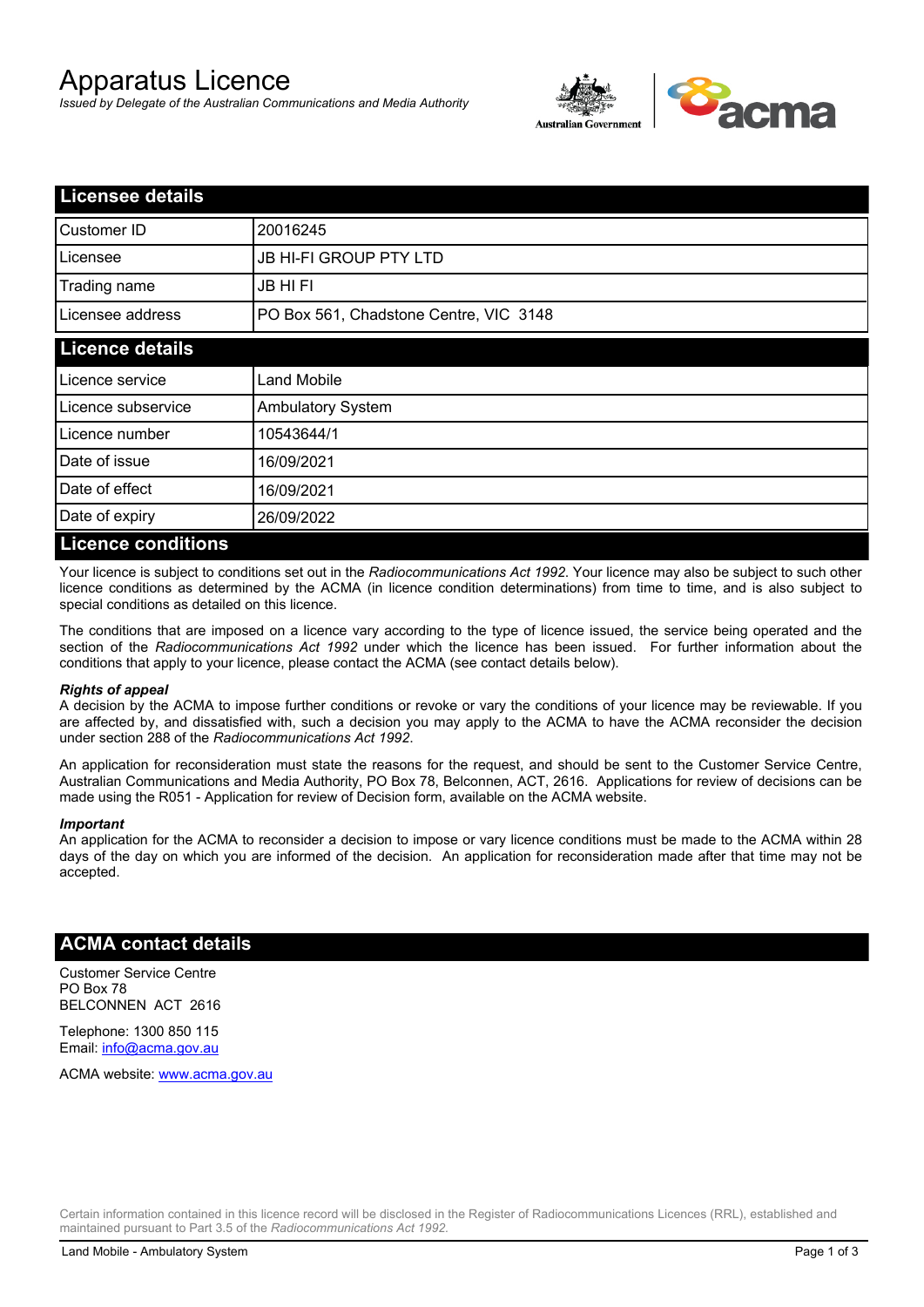# **Advisory Notes applying to licence no.: 10543644/1**

Conditions applicable to the operation of Ambulatory System station(s) authorised under this licence can be found in the Radiocommunications Licence Conditions (Apparatus Licence) Determination and the Radiocommunications Licence Conditions (Land Mobile Licence) Determination. Copies of these determinations are available from the ACMA and from the ACMA home page (www.acma.gov.au).